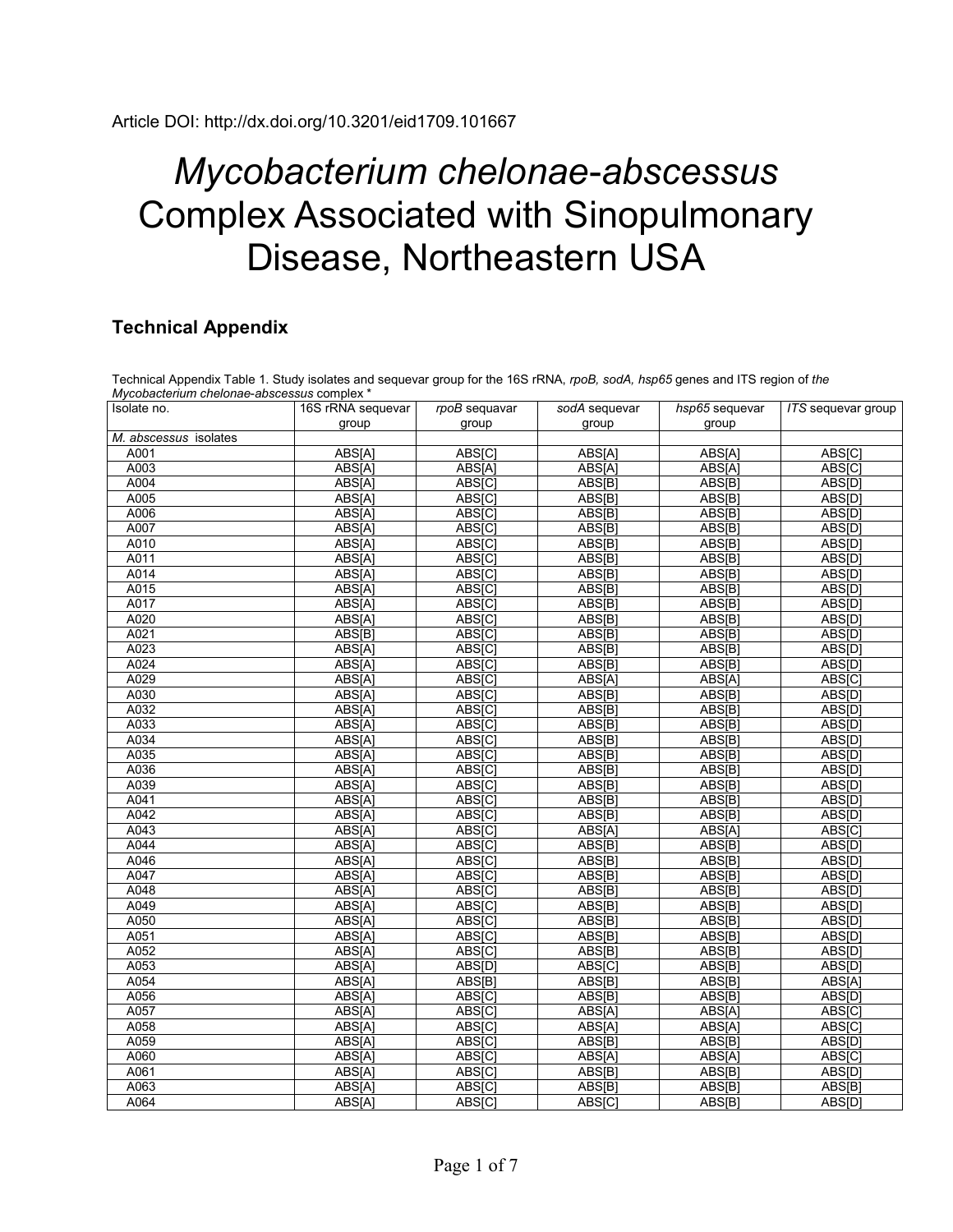| A065                       | ABS[A] | ABS[C]     | ABS[C]           | ABS[B]     | ABS[D]             |
|----------------------------|--------|------------|------------------|------------|--------------------|
| A066                       | ABS[A] | ABS[C]     | ABS[C]           | ABS[B]     | ABS[D]             |
| A067                       | ABS[A] | ABS[D]     | ABS[C]           | ABS[B]     | ABS <sub>[D]</sub> |
| A068                       | ABS[A] | ABS[D]     | ABS[C]           | ABS[B]     | ABS[D]             |
| A069                       | ABS[A] | ABS[C]     | ABS[B]           | ABS[B]     | ABS[D]             |
| A070                       | ABS[A] | ABS[D]     | ABS[C]           | ABS[B]     | ABS[D]             |
| A071                       | ABS[A] | ABS[D]     | <b>ABS[C]</b>    | ABS[B]     | ABS[D]             |
| A072                       | ABS[A] | ABS[D]     | ABS[C]           | ABS[B]     | ABS[D]             |
| A073                       | ABS[A] | ABS[C]     | ABS[D]           | ABS[C]     | ABS[D]             |
| A074                       | ABS[A] | ABS[D]     | ABS[C]           | ABS[B]     | ABS[A]             |
| A075                       | ABS[A] | ABS[D]     | ABS[C]           | ABS[B]     | ABS[A]             |
| A076                       | ABS[A] | ABS[D]     | ABS[C]           | ABS[B]     | ABS[A]             |
| A077                       | ABS[A] | ABS[D]     | ABS[C]           | ABS[B]     | ABS[D]             |
| A078                       | ABS[A] | ABS[D]     | ABS[C]           | ABS[B]     | ABS[A]             |
| A079                       | ABS[A] | ABS[C]     | ABS[C]           | ABS[B]     | ABS[D]             |
| A080                       | ABS[A] |            | ABS[B]           | ABS[B]     |                    |
|                            |        | ABS[C]     |                  |            | ABS[D]             |
| A081                       | ABS[B] | ABS[D]     | ABS[C]           | ABS[B]     | ABS[D]             |
| A082                       | ABS[B] | ABS[D]     | ABS[C]           | ABS[B]     | ABS[D]             |
| A083                       | ABS[B] | ABS[D]     | ABS[C]           | ABS[B]     | ABS[D]             |
| M. abscessus CIP 104536    | ABS[A] | ABS[C]     | ABS[B]           | ABS[B]     | ABS[D]             |
| M. bolletii isolates       |        |            |                  |            |                    |
| M. bolletii CIP $108541^T$ | ABS[A] | <b>BOL</b> | <b>BOL</b>       | <b>BOL</b> | ABS[D]             |
| M. chelonae isolates       |        |            |                  |            |                    |
| C <sub>001</sub>           | CHE[A] | CHE[G]     | CHE[E]           | CHE[C]     | CHE[G]             |
| C <sub>002</sub>           | CHE[A] | CHE[A]     | CHE[B]           | CHE[A]     | CHE[E]             |
| C003                       | CHE[A] | CHE[A]     | CHE[A]           | CHE[A]     | CHE[A]             |
| C <sub>004</sub>           | CHE[A] | CHE[B]     | CHE[A]           | CHE[A]     | CHE[F]             |
| C005                       | CHE[A] | CHE[E]     | CHE[C]           | CHE[A]     | CHE[H]             |
| C006                       | CHE[A] | CHE[A]     | CHE[B]           | CHE[A]     | CHE[E]             |
| C009                       | CHE[A] | CHE[G]     | CHE[E]           | CHE[C]     | CHE[G]             |
| C010                       | CHE[A] | CHE[A]     | CHE[A]           | CHE[A]     | CHE[A]             |
| C <sub>011</sub>           | CHE[A] | CHE[A]     | CHE[A]           | CHE[A]     | CHE[A]             |
| C012                       | CHE[A] | CHE[A]     | CHE[A]           | CHE[A]     | CHE[A]             |
| C <sub>013</sub>           | CHE[A] | CHE[F]     | CHE[D]           | CHE[A]     | CHE[C]             |
| $\overline{CO14}$          | CHE[A] | CHE[C]     | CHE[B]           | CHE[A]     | CHE[F]             |
| C <sub>015</sub>           | CHE[A] | CHE[G]     | CHE[E]           | CHE[C]     | CHE[G]             |
| C016                       | CHE[D] | CHE[H]     | CHE[E]           | CHE[C]     | CHE[I]             |
| C <sub>017</sub>           | CHE[A] | CHE[A]     | CHE[A]           | CHE[A]     | CHE[A]             |
| C018                       | CHE[A] | CHE[A]     | CHE[A]           | CHE[A]     | CHE[A]             |
| C019                       | CHE[A] | CHE[C]     | CHE[B]           | CHE[A]     | CHE[F]             |
| C020                       | CHE[A] | CHE[E]     | CHE[C]           | CHE[B]     | CHE[J]             |
| C <sub>021</sub>           | CHE[A] | CHE[C]     | CHE[B]           | CHE[A]     | CHE[F]             |
| C <sub>022</sub>           | CHE[D] | CHE[I]     | CHE[G]           | CHE[C]     | CHE[1]             |
| CO <sub>23</sub>           | CHE[A] | CHE[C]     | CHE[B]           | CHE[A]     | CHE[F]             |
| C024                       | CHE[A] | CHE[A]     | CHE[B]           | CHE[A]     | CHE[E]             |
| C025                       | CHE[B] | CHE[C]     | CHE[B]           | CHE[A]     | CHE[F]             |
| C026                       | CHE[A] | CHE[H]     | CHE[E]           | CHE[D]     | CHE[D]             |
| C027                       | CHE[A] | CHE[E]     | CHE[C]           | CHE[A]     | CHE[H]             |
| C029                       | CHE[A] | CHE[G]     | CHE[C]           | CHE[E]     | CHE[G]             |
| C031                       | CHE[A] | CHE[A]     | CHE[B]           | CHE[A]     | CHE[E]             |
| C032                       | CHE[C] | CHE[A]     | CHE[A]           | CHE[A]     | CHE[A]             |
| C033                       | CHE[A] | CHE[G]     | CHE[C]           | CHE[E]     | CHE[G]             |
| C034                       | CHE[B] | CHE[C]     | CHE[B]           | CHE[A]     | CHE[F]             |
| C035                       | CHE[A] | CHE[C]     | CHE[B]           | CHE[A]     | CHE[F]             |
| C038                       |        |            |                  |            |                    |
|                            | CHE[A] | CHE[C]     | CHE[B]<br>CHE[B] | CHE[A]     | CHE[F]             |
| C039                       | CHE[A] | CHE[A]     |                  | CHE[A]     | CHE[B]             |
| C040                       | CHE[A] | CHE[C]     | CHE[B]           | CHE[A]     | CHE[F]             |
| C041                       | CHE[A] | CHE[C]     | CHE[B]           | CHE[A]     | CHE[F]             |
| C <sub>042</sub>           | CHE[A] | CHE[C]     | CHE[B]           | CHE[A]     | CHE[F]             |
| C <sub>043</sub>           | CHE[A] | CHE[A]     | CHE[H]           | CHE[A]     | CHE[E]             |
| C <sub>044</sub>           | CHE[D] | CHE[I]     | CHE[G]           | CHE[C]     | CHE[I]             |
| C <sub>045</sub>           | CHE[A] | CHE[E]     | CHE[C]           | CHE[A]     | CHE[H]             |
| C <sub>047</sub>           | CHE[A] | CHE[A]     | CHE[A]           | CHE[A]     | CHE[A]             |
| C048                       | CHE[A] | CHE[C]     | CHE[B]           | CHE[A]     | CHE[F]             |
| C050                       | CHE[A] | CHE[D]     | CHE[C]           | CHE[E]     | CHE[G]             |
| C <sub>051</sub>           | CHE[D] | CHE[I]     | CHE[G]           | CHE[C]     | CHE[I]             |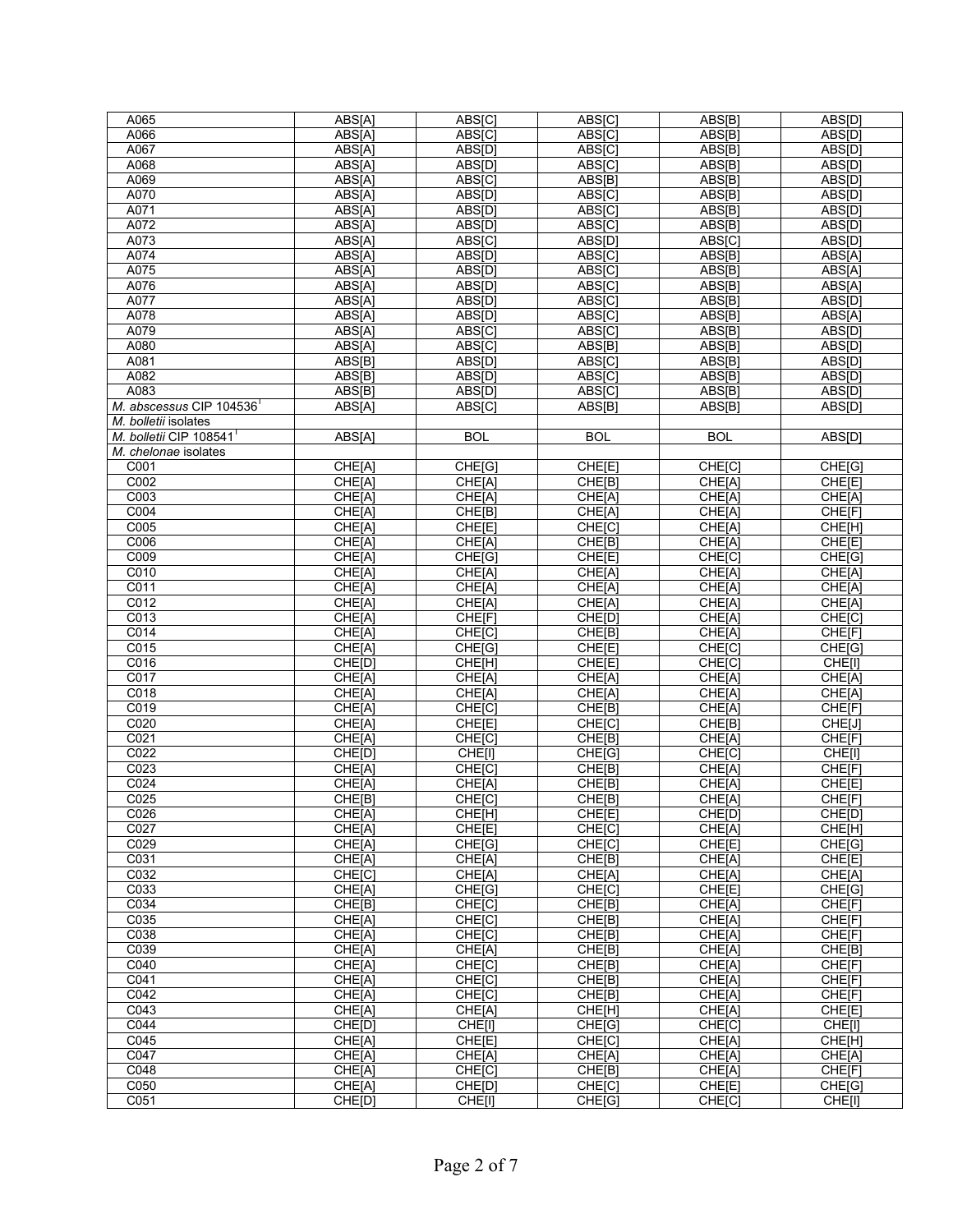| C052                                    | CHE[A]          | CHE[C]             | CHE[B]            | CHE[A]                  | CHE[F]             |
|-----------------------------------------|-----------------|--------------------|-------------------|-------------------------|--------------------|
| C053                                    | CHE[A]          | CHE[A]             | CHE[A]            | CHE[A]                  | CHE[A]             |
| C <sub>054</sub>                        | CHE[A]          | CHE[A]             | CHE[B]            | CHE[A]                  | CHE[E]             |
| C055                                    | CHE[A]          | CHE[E]             | CHE[C]            | CHE[A]                  | CHE[H]             |
| C056                                    | CHE[A]          | CHE <sub>[C]</sub> | CHE[B]            | CHE[A]                  | CHE <sup>[F]</sup> |
| C057                                    | CHE[A]          | CHE[A]             | CHE[A]            | CHE[A]                  | CHE[A]             |
| C058                                    | CHE[A]          | CHE[C]             | CHE[B]            | CHE[A]                  | CHE[F]             |
| C059                                    | CHE[A]          | CHE[A]             | CHE[B]            | CHE[A]                  | CHE[E]             |
| C060                                    | CHE[A]          | CHE[G]             | CHE[F]            | CHE[E]                  | CHE[H]             |
| C061                                    | CHE[A]          | CHE[E]             | CHE[C]            | CHE[A]                  | CHE[F]             |
| C062                                    | CHE[A]          | CHE <sub>[C]</sub> | CHE[B]            | CHE[A]                  | CHE[H]             |
| C063                                    | CHE[A]          | CHE[C]             | <b>CHE[B]</b>     | CHE[A]                  | CHE[F]             |
| C064                                    | CHE[A]          | CHE[E]             | CHE[C]            | CHE[A]                  | CHE[H]             |
| C065                                    | CHE[A]          | CHE <sup>[H]</sup> | CHE[I]            | CHE[E]                  | <b>CHE[K]</b>      |
| C066                                    | CHE[A]          | CHE[C]             | CHE[B]            | CHE[A]                  | CHE[F]             |
| M. chelonae ATCC 35758                  | CHE[E]          | CHE[J]             | CHE[J]            | CHE[F]                  | CHE[L]             |
| M.immunogenum isolates                  |                 |                    |                   |                         |                    |
| M. immunogenum CIP 106684 $^{\text{T}}$ | <b>IMM</b>      | <b>IMM</b>         | <b>IMM</b>        | <b>IMM</b>              | <b>IMM</b>         |
| M. massiliense isolates                 |                 |                    |                   |                         |                    |
| M001                                    | MAS[B]          | MAS[A]             | ABS[A]            | ABS[A]                  | ABS[C]             |
| M002                                    | MAS[B]          | MAS[A]             | ABS[A]            | ABS[A]                  | ABS[C]             |
| M003                                    | ABS[A]          | MAS <sup>[B]</sup> | ABS[A]            | ABS[A]                  | ABS[C]             |
| M004                                    | ABS[A]          | MAS[B]             | ABS[A]            | ABS[A]                  | ABS[C]             |
| M005                                    | MAS[B]          | MAS[A]             | ABS[A]            | ABS[A]                  | ABS[C]             |
| M. massiliense CCUG 48898               | ABS[A]          | MAS[C]             | ABS[A]            | ABS[A]                  | ABS[C]             |
| Novel species                           |                 |                    |                   |                         |                    |
| <b>CV002</b>                            | CHE[E]          | CV[B]              | CV[B]             | CV[B]                   | CV[B]              |
| CV004                                   | CHE[E]          | CV[A]              | CV <sub>[A]</sub> | CV <sub>[A]</sub>       | CV[A]              |
| <b>CV005</b>                            | CHE[E]          | CV[B]              | CV[B]             | CV[B]                   | CV[B]              |
| <b>CV006</b>                            | CHE[E]          | CV[A]              | CV[A]             | CV[A]                   | CV[A]              |
| <b>CV007</b>                            | CHE[E]          | CV[B]              | CV[B]             | CV[B]                   | CV[B]              |
| <b>CV008</b>                            | CHE[E]          | CV[B]              | CV[B]             | CV[B]                   | CV[B]              |
| <b>CV010</b>                            | CHE[E]          | CV[B]              | CV[B]             | CV[B]                   | CV[B]              |
| <b>CV012</b>                            | CHE[E]          | CV[B]              | CV[B]             | <b>CV<sub>[B]</sub></b> | CV[B]              |
| <b>CV013</b>                            | CHE[E]          | CV[A]              | CV[A]             | CV[A]                   | CV[A]              |
| <b>CV014</b>                            | CHE[E]          | CV[A]              | CV[A]             | CV[A]                   | CV[A]              |
| CV015                                   | CHE[E]          | CV[A]              | CV[A]             | CV[A]                   | CV[A]              |
| <b>CV021</b>                            | <b>NA</b>       | CV[B]              | <b>NA</b>         | <b>NA</b>               | <b>NA</b>          |
| <b>CV022</b>                            | <b>NA</b>       | CV[D]              | <b>NA</b>         | <b>NA</b>               | <b>NA</b>          |
| <b>CV023</b>                            | <b>NA</b>       | CV[D]              | <b>NA</b>         | <b>NA</b>               | <b>NA</b>          |
| <b>CV024</b>                            | <b>NA</b>       | CV[A]              | <b>NA</b>         | <b>NA</b>               | <b>NA</b>          |
| <b>CV025</b>                            | <b>NA</b>       | CV[C]              | <b>NA</b>         | <b>NA</b>               | <b>NA</b>          |
| <b>CV026</b>                            | <b>NA</b>       | CV[D]              | <b>NA</b>         | <b>NA</b>               | <b>NA</b>          |
| <b>CV027</b>                            | <b>NA</b>       | CV[A]              | <b>NA</b>         | $\overline{NA}$         | $\overline{N}$     |
| <b>CV028</b>                            | <b>NA</b>       | CV[B]              | <b>NA</b>         | <b>NA</b>               | <b>NA</b>          |
| <b>CV030</b>                            | <b>NA</b>       | CV[B]              | <b>NA</b>         | <b>NA</b>               | <b>NA</b>          |
| <b>CV031</b>                            | <b>NA</b>       | CV[C]              | <b>NA</b>         | <b>NA</b>               | <b>NA</b>          |
| <b>CV032</b>                            | <b>NA</b>       | <b>CV[C]</b>       | <b>NA</b>         | <b>NA</b>               | <b>NA</b>          |
| <b>CV033</b>                            | <b>NA</b>       | CV[B]              | <b>NA</b>         | <b>NA</b>               | <b>NA</b>          |
| <b>CV034</b>                            | <b>NA</b>       | CV[B]              | <b>NA</b>         | <b>NA</b>               | <b>NA</b>          |
| <b>CV035</b>                            | $\overline{NA}$ | CV <sub>[B]</sub>  | <b>NA</b>         | $\overline{NA}$         | <b>NA</b>          |
| <b>CV036</b>                            | <b>NA</b>       | CV[A]              | <b>NA</b>         | <b>NA</b>               | <b>NA</b>          |

\*ITS, internal transcribed spacer; CIP, Collection of Institut Pasteur; NA, not applicable.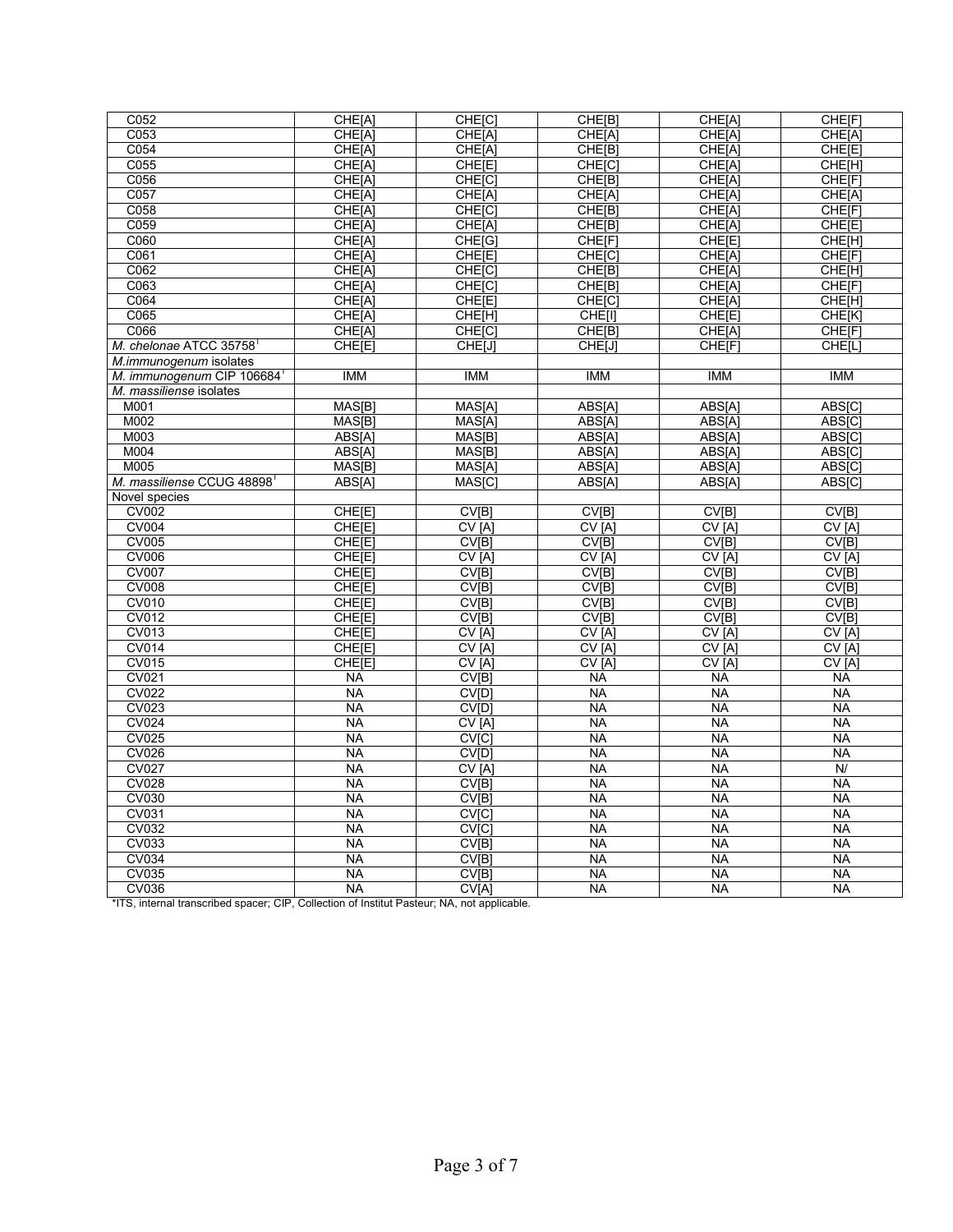Technical Appendix Table 2. Gene designations and corresponding GenBank accession numbers of study isolates and reference sequences from *Mycobacterium abscessus\**

| Gene name                                                 | Alignment        | M. abscessus    | M. abscessus     | GenBank accession nos. |
|-----------------------------------------------------------|------------------|-----------------|------------------|------------------------|
|                                                           | gene length,     | ORF designation | (NC 010397)      | for study isolates     |
|                                                           | bp               |                 | Protein ID#      |                        |
| Translation initiation factor IF-3 (infC)                 | 531              | MAB 2321        | YP 001703056     | HQ661899-HQ661904      |
| S-adenosyl-methyltransferase (mraW)                       | 1014             | MAB 1998        | YP 001702734     | HQ661905-HQ661910      |
| Phosphatidate cytidylyltransferase (cdsA)                 | 879              | MAB 3186c       | YP 001703917     | HQ661911-HQ661916      |
| Phosphoribosylaminoimidazole carboxylase (purE)           | 501              | MAB_3619c       | YP 001704347     | HQ661917-HQ661922      |
| Preprotein translocase subunit (secY)                     | 1260             | MAB 3784c       | YP 001704513     | HQ661923-HQ661928      |
| (HSP-70 cofactor (grpE)                                   | 753              | MAB 4272c       | YP_001704999     | HQ661929-HQ661934      |
| Recombination protein (recR)                              | 609              | MAB 0320        | YP 001701073     | HQ661935-HQ661940      |
| Ribonuclease P protein component (rnpA)                   | 384              | MAB 4954c       | YP_001705676     | HQ661941-HQ661946      |
| Elongation factor Ts (tsf)                                | 834              | MAB_3195c       | YP_001703926     | HQ661947-HQ661952      |
| Hypothetical protein Lactamase_B                          | 1692             | MAB_3083c       | YP_001703815     | HQ661953-HQ661958      |
| 50S ribosomal protein L7/L12 (rplL)                       | 390              | MAB_3876c       | YP 001704604     | HQ661959-HQ661964      |
| 50S ribosomal protein L13 (rplM)                          | 444              | MAB 3752c       | YP_001704480     | HQ661965-HQ661970      |
| Co-chaperonin GroES (groES)                               | 300              | MAB_3732c       | YP_001704460     | HQ661971-HQ661976      |
| 30S ribosomal protein S1 (rpsA)                           | 1446             | MAB 2296        | YP 001703031     | HQ661977-HQ661982      |
| Phosphoribosylformylglycinamidine synthase II             | 2286             | MAB_0707        | YP_001701457     | HQ661983-HQ661988      |
| (purt)                                                    |                  |                 |                  |                        |
| Putative Mrp homolog protein                              | 1137             | MAB_1366c       | YP_001702106     | HQ661989-HQ661994      |
| Putative metalloprotease                                  | 513              | MAB 1669        | YP 001702408     | HQ661995-HQ662000      |
| 50S ribosomal protein L20 (rp/T)                          | 390              | MAB 2323        | YP 001703058     | HQ662001-HQ662006      |
| ABC transporter ATP-binding protein                       | 720              | MAB 2747c       | YP 001703480     | HQ662007-HQ662012      |
| Guanylate kinase                                          | 501              | MAB 2823c       | YP 001703556     | HQ662013-HQ662018      |
| Elongation factor P (efP)                                 | 564              | MAB 2837c       | YP 001703570     | HQ662019-HQ662024      |
| Deoxyuridine 5'-triphosphate nucleotidohydrolase<br>(dut) | 453              | MAB_3003c       | YP_001703735     | HQ662025-HQ662030      |
| 30s ribosomal protein S2 (rpsB)                           | 849              | MAB_3196c       | YP 001703927     | HQ662031-HQ662036      |
| Aspartyl/glutamyl-tRNA amidotransferase, B                | 1482             | MAB_3334c       | YP 001704064     | HQ662037-HQ662042      |
| subunit (gatB)                                            |                  |                 |                  |                        |
| 30s ribosomal protein S9 (rpsl)                           | 534              | MAB_3751c       | YP 001704479     | HQ662043-HQ662048      |
| 50S ribosomal protein L6 (rplF)                           | 540              | MAB 3797c       | YP 001704526     | HQ662049-HQ662054      |
| Transcription antitermination protein NusG (nusG)         | 804              | MAB 3894c       | YP 001704622     | HQ662055-HQ662060      |
| Adenylosuccinate synthetase (purA)                        | 1296             | MAB 4249c       | YP 001704976     | HQ662061-HQ662066      |
| Cell division protein FtsZ (ftsZ)                         | 1164             | MAB_2009        | 001702745<br>YP. | HQ662067-HQ662072      |
| Recombinase A (recA)                                      | 1041             | MAB_3060c       | YP 001703792     | HQ662073-HQ662078      |
| Tyrosyl-tRNA synthetase (tyrS)                            | 1293             | MAB_2354        | YP_001703089     | HQ662079-HQ662084      |
| UDP-N-acetylglucosamine pyrophosphorylase                 | 1452             | MAB_1148c       | YP_001701890     | HQ662085-HQ662090      |
| (g/mU)                                                    |                  |                 |                  |                        |
| Valyl-tRNA synthetase (valS)                              | 2643             | MAB_1603        | YP_001702342     | HQ662091-HQ662096      |
| Crossover junction endodeoxyribonuclease (ruvC)           | 510              | MAB 2884c       | YP_001703617     | HQ662097-HQ662102      |
| DNA-directed RNA polymerase subunit beta (rpoC)           | 3960             | MAB_3868c       | YP_001704596     | HQ662103-HQ662108      |
| DNA repair protein RecN (recN)                            | 1770             | MAB_2361        | YP_001703096     | HQ662109-HQ662114      |
| GTP-dependent nucleic acid-binding protein (ychF)         | 1074             | MAB 1266        | YP 001702008     | HQ662115-HQ662120      |
| GTP-binding protein Era (era)                             | 915              | MAB 1672        | YP 001702411     | HQ662121-HQ662126      |
| Hypothetical protein MAB2781c                             | $\overline{978}$ | MAB_2781c       | YP_001703514     | HQ662127-HQ662132      |
| Nicotinate-nucleotide adenylyltransferase (nadD)          | 638              | MAB 1621        | YP_001702360     | HQ662133-HQ662138      |
| 50S ribosomal protein L10 (rplJ)                          | 531              | MAB_3877c       | YP_001704605     | HQ662139-HQ662144      |
| 50S ribosomal protein L35 (rpml)                          | 195              | MAB 2322        | YP 001703057     | HQ662145-HQ662150      |
| Putative Holliday junction resolvase                      | 522              | MAB_2850c       | YP_001703583     | HQ662151-HQ662156      |

\*ORF, open reading frame; ID, identification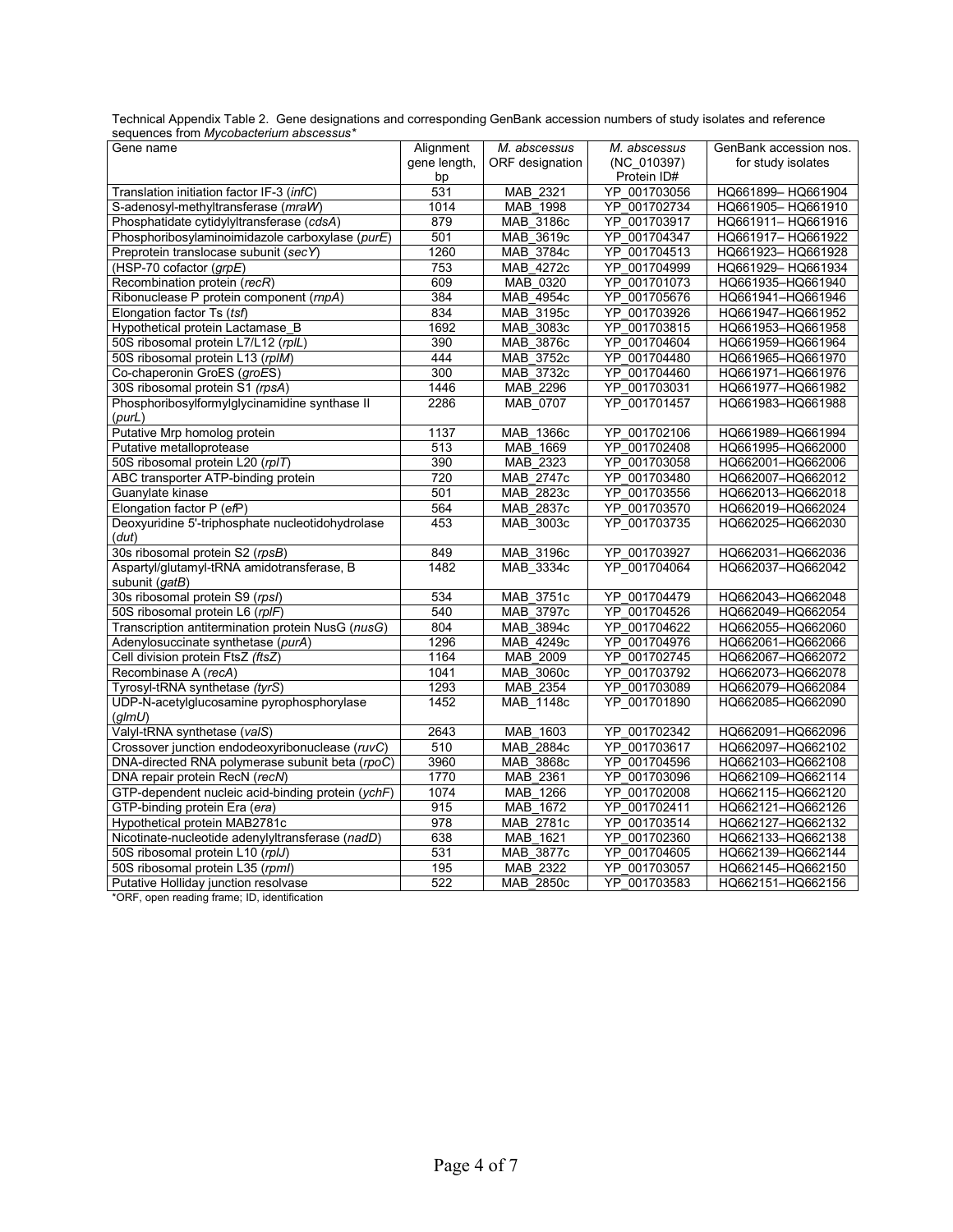| Technical Appendix Table 3. Similarity table of the average (range) of percent identity between concatenated DNA sequences of 43 |
|----------------------------------------------------------------------------------------------------------------------------------|
| genes of the Mycobacterium chelonae-abscessus complex type strains and CV002 <sup>*</sup>                                        |

|                            |                            | Average % identity (range) |                 |                       |                 |                 |  |  |  |  |
|----------------------------|----------------------------|----------------------------|-----------------|-----------------------|-----------------|-----------------|--|--|--|--|
|                            | M. abscessus               | M. bolletii                | M. chelonae     | CV002                 | M. massiliense  | M. immunogenum  |  |  |  |  |
| <b>Strains</b>             | CIP $104536$ <sup>Ta</sup> | CIP 108541                 | ATCC 35752      | (M. chelonae variant) | CCUG 48898      | CIP 106684      |  |  |  |  |
| M. abscessus               |                            | 98.3                       | 89.1            | 90.0                  | 98.2            | 91.4            |  |  |  |  |
| CIP $104536$ <sup>Ta</sup> |                            | $(94.4 - 99.8)$            | $(80.7 - 97.3)$ | $(83.5 - 97.3)$       | $(92.2 - 100)$  | $(83.9 - 98.0)$ |  |  |  |  |
| M. bolletii                |                            |                            | 89.3            | 90.1                  | 98.2            | 91.5            |  |  |  |  |
| CIP 108541 $T$             |                            |                            | $(80.7 - 98.0)$ | $(83.8 - 98.0)$       | $(95.1 - 100)$  | $(84.1 - 98.3)$ |  |  |  |  |
| M. chelonae                |                            |                            |                 | 90.0                  | 89.3            | 89.6            |  |  |  |  |
| ATCC $35752$ <sup>T</sup>  |                            |                            |                 | $(82.2 - 98.3)$       | $(81.0 - 97.7)$ | $(81.0 - 98.0)$ |  |  |  |  |
| CV <sub>02</sub>           |                            |                            |                 |                       | 90.1            | 90.5            |  |  |  |  |
|                            |                            |                            |                 |                       | $(83.8 - 97.7)$ | $(83.4 - 99.7)$ |  |  |  |  |
| M. massiliense             |                            |                            |                 |                       |                 | 91.7            |  |  |  |  |
| CCUG 48898 <sup>T</sup>    |                            |                            |                 |                       |                 | $(83.9 - 99.2)$ |  |  |  |  |

\*Sequences derived from GenBank accession no. NC\_010397. CIP, Collection of Institut Pasteur.

## Technical Appendix Table 4. Similarity table of the average (range) of percent identity between concatenated amino acid sequences of 43 genes of the *Mycobacterium chelonae-abscessus* complex type strains and CV002\*

|                                                                                  | Average % identity (range) |                |                |                       |                   |                |  |  |  |  |
|----------------------------------------------------------------------------------|----------------------------|----------------|----------------|-----------------------|-------------------|----------------|--|--|--|--|
|                                                                                  | M. abscessus               | M. bolletii    | M. chelonae    | CV002                 | M. massiliense    | M. immunogenum |  |  |  |  |
| <b>Strains</b>                                                                   | CIP 104536                 | CIP 108541     | ATCC 35752     | (M. chelonae variant) | <b>CCUG 48898</b> | CIP 106684     |  |  |  |  |
| M. abscessus                                                                     |                            | 99.6           | 95.6           | 95.9                  | 99.5              | 97.2           |  |  |  |  |
| CIP 104536                                                                       |                            | $(97.6 - 100)$ | $(83.7 - 100)$ | $(87.3 - 100)$        | $(97.8 - 100)$    | $(88.3 - 100)$ |  |  |  |  |
| M. bolletii                                                                      |                            |                | 95.7           | 95.9                  | 99.5              | 97.2           |  |  |  |  |
| CIP 108541                                                                       |                            |                | $(84.5 - 100)$ | $(88.0 - 100)$        | $(98.2 - 100)$    | $(88.3 - 100)$ |  |  |  |  |
| M. chelonae                                                                      |                            |                |                | 95.8                  | 95.6              | 95.9           |  |  |  |  |
| ATCC 35752                                                                       |                            |                |                | $(84.1 - 100)$        | $(84.5 - 100)$    | $(84.1 - 100)$ |  |  |  |  |
| CV002                                                                            |                            |                |                |                       | 95.9              | 96.1           |  |  |  |  |
|                                                                                  |                            |                |                |                       | $(88.0 - 100)$    | $(86.5 - 100)$ |  |  |  |  |
| M. massiliense                                                                   |                            |                |                |                       |                   | 97.2           |  |  |  |  |
| <b>CCUG 48898</b><br>$\mathbf{r} \cdot \mathbf{r}$ $\mathbf{r} \cdot \mathbf{r}$ | .                          |                |                |                       |                   | $(88.3 - 100)$ |  |  |  |  |

\*CIP, Collection of Institut Pasteur.

Technical Appendix Table 5. Comparison of DNA-DNA hybridization results of patient isolates and phylogenetically related type strains of *the Mycobacterium chelonae*-*abscessus* complex\*

| Unlabeled DNA                       | % similarity to radiolabeled CV002 |              | % similarity to radiolabeled CV005 |              |  |
|-------------------------------------|------------------------------------|--------------|------------------------------------|--------------|--|
|                                     | RBR at 70°C                        | % Divergence | RBR at 70°C                        | % Divergence |  |
| CV002                               | 100                                | 0.0          | 100                                | 0.5          |  |
| <b>CV004</b>                        | 80                                 | 1.5          |                                    |              |  |
| CV005                               | 66                                 | 0.0          | 100                                | 0.0          |  |
| CV006                               | 96                                 | 2.0          |                                    |              |  |
| CV015                               | 94                                 | 2.0          |                                    |              |  |
| M. abscessus CIP 104536             | 66                                 | 6.0          |                                    |              |  |
| M. bolletii CIP 108541              | 15                                 | 6.0          |                                    |              |  |
| M. chelonae ATCC 35752 <sup>T</sup> | 42                                 | 8.0          |                                    |              |  |
| M. immunogenum CIP 106684           | 65                                 | 5.0          |                                    |              |  |
| M. massiliense CCUG 48898           | 69                                 | 6.5          |                                    |              |  |
| M. salmoniphilum ATCC 13758         | 41                                 | 6.5          |                                    |              |  |

\*RBR, relative binding ratio (see text for full definition); CIP, Collection of Institut Pasteur.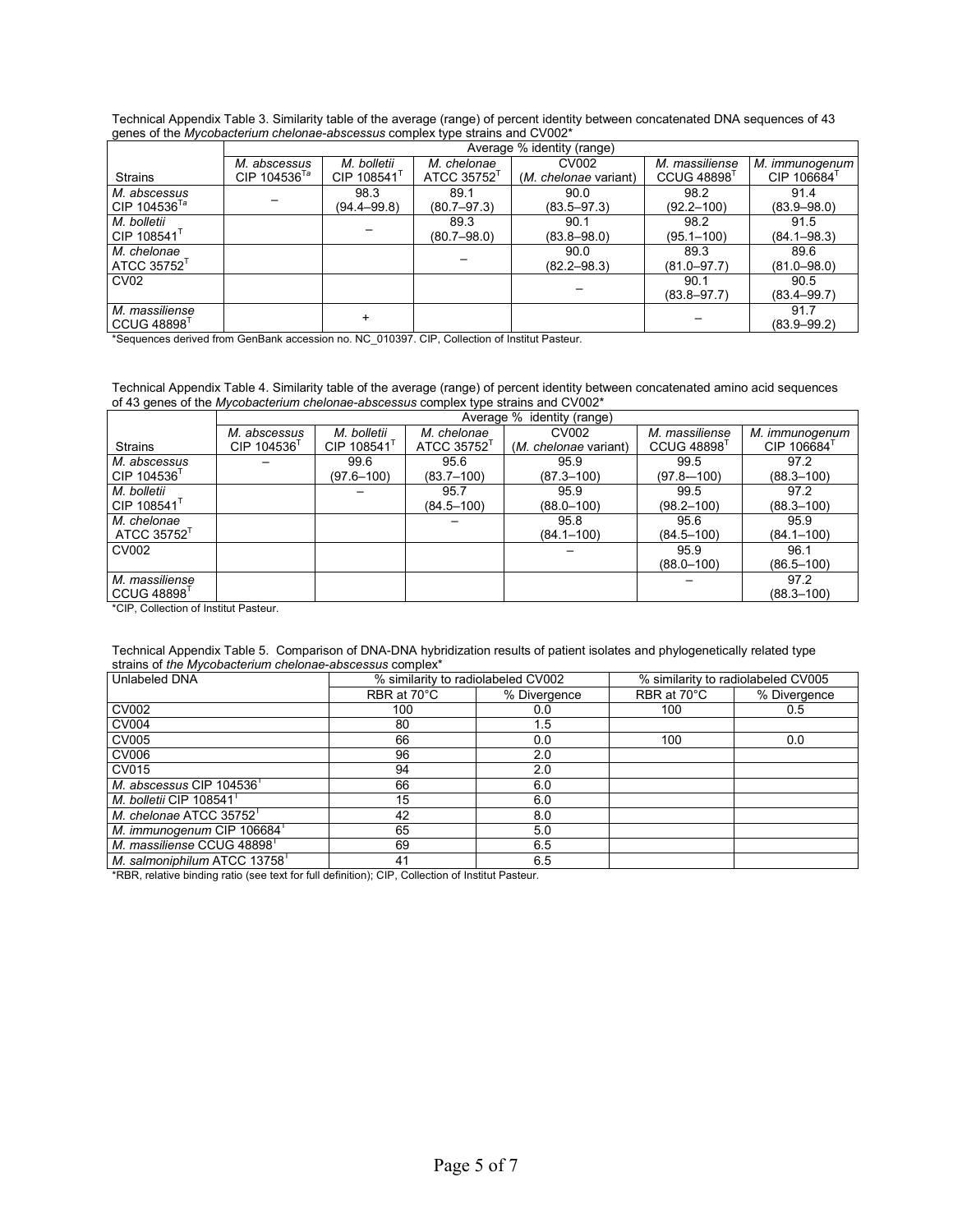|              |                  | Patient          |           |                  |                                        |                                                  |                                   |                                    |
|--------------|------------------|------------------|-----------|------------------|----------------------------------------|--------------------------------------------------|-----------------------------------|------------------------------------|
| Isolate      | Year<br>isolated | age,<br>$V$ /sex | State     | Source           | Underlying condition                   | Symptoms                                         | Treatment                         | Outcome                            |
| no.<br>CV002 | 2005             | 9/M              | ΝY        | Skin lesion      | Unknown                                | Unknown                                          | Unknown                           | Unknown                            |
| CV004        | 2007             | 5/M              | <b>PA</b> | Central line     | Medulloblastoma,                       | Erythema and purulent                            | Levofloxacin,                     | Infection resolved                 |
|              |                  |                  |           | port             | chemotherapy                           | discharge at central                             | cefoxitin,                        |                                    |
|              |                  |                  |           |                  |                                        | line site                                        | clarithromycin                    |                                    |
| <b>CV005</b> | 2007             | 2/F              | <b>PA</b> | <b>Bronchial</b> | Esotropia, vocal cord                  | Cough                                            | Unknown                           | Infection resolved                 |
|              |                  |                  |           | wash             | paralysis, and gastro-                 |                                                  |                                   |                                    |
|              |                  |                  |           |                  | duodenal fistula                       |                                                  |                                   |                                    |
| <b>CV006</b> | 2007             | 10/F             | <b>PA</b> | Liver<br>biopsy  | Relapsed acute<br>lymphoblastoma       | Biopsy-confirmed<br>granulomatous liver          | Clindamycin,<br>ceftazidime       | Infection resolved                 |
|              |                  |                  |           |                  | leukemia                               | lesions                                          |                                   |                                    |
| <b>CV007</b> | 2007             | 41/F             | <b>PA</b> | Sputum           | Primary ciliary                        | Dyspnea and                                      | Intravenous                       | Symptoms                           |
|              |                  |                  |           |                  | dyskinesia,                            | increased sputum for                             | cefepime for 3                    | improved                           |
|              |                  |                  |           |                  | bronchiectasis and                     | several months                                   | weeks                             |                                    |
|              |                  |                  |           |                  | prior Mycobacterium                    |                                                  |                                   |                                    |
|              |                  |                  |           |                  | avium-intracellulare                   |                                                  |                                   |                                    |
|              |                  |                  |           |                  | and M. abscessus                       |                                                  |                                   |                                    |
|              |                  | 64/F             |           |                  | infection                              |                                                  |                                   |                                    |
| <b>CV008</b> | 2007             |                  | <b>PA</b> | Sputum           | Prednisone therapy,<br>bronchiectasis, | Dyspnea and<br>increased sputum                  | 10-d course of<br>fluoroquinolone | Respiratory<br>function            |
|              |                  |                  |           |                  | multiple episodes of                   | production for 3 weeks                           |                                   | subjectively and                   |
|              |                  |                  |           |                  | pneumonia and                          |                                                  |                                   | radiographically                   |
|              |                  |                  |           |                  | autoimmune hepatitis                   |                                                  |                                   | improved                           |
| <b>CV010</b> | 2007             | 72/F             | PA        | Sputum           | Unknown                                | Unknown                                          | Unknown                           | Unknown                            |
| CV012        | 2007             | 63/F             | PA        | Maxillary        | Unknown                                | Unknown                                          | Unknown                           | Unknown                            |
|              |                  |                  |           | sinus            |                                        |                                                  |                                   |                                    |
| <b>CV013</b> | 2007             | 45/F             | <b>PA</b> | Sputum           | Cystic fibrosis and                    | Worsening cough,                                 | At time of                        | Symptoms                           |
|              |                  |                  |           |                  | prior Mycobacterium<br>avuim infection | sputum production and                            | presentation,                     | subjectively                       |
|              |                  |                  |           |                  |                                        | dyspnea. Chest CT<br>scan showed bilateral       | receiving<br>azithromycin,        | improved and<br>follow up cultures |
|              |                  |                  |           |                  |                                        | bronchiectasis and tree                          | ethambutol and                    | were repeatedly                    |
|              |                  |                  |           |                  |                                        | in bud opacities                                 | rifampin for M.                   | negative for M.                    |
|              |                  |                  |           |                  |                                        |                                                  | avium;                            | avium and rapidly                  |
|              |                  |                  |           |                  |                                        |                                                  | continued on                      | growing                            |
|              |                  |                  |           |                  |                                        |                                                  | same regimen                      | mycobacteria                       |
|              |                  |                  |           |                  |                                        |                                                  | for several                       |                                    |
|              |                  |                  |           |                  |                                        |                                                  | months                            |                                    |
| <b>CV014</b> | 2007             | 74/F             | PA        | Sputum           | Unknown                                | Three isolates                                   | Unknown                           | Unknown                            |
|              |                  |                  |           |                  |                                        | recovered over 3- year<br>period                 |                                   |                                    |
| CV015        | 2008             | 10/M             | PA        | Sputum           | Eczema                                 |                                                  | Acyclovir                         | Lost to follow-up                  |
|              |                  |                  |           |                  |                                        | Fever, sore throat,                              |                                   |                                    |
|              |                  |                  |           |                  |                                        | stomatitis, and                                  |                                   |                                    |
|              |                  |                  |           |                  |                                        | drooling. HSV-1 PCR                              |                                   |                                    |
|              |                  |                  |           |                  |                                        | sputum/saliva positive                           |                                   |                                    |
| <b>CV021</b> | 2008             | 76/M             | NJ        | <b>Bronchial</b> | Unknown                                | Unknown                                          | Unknown                           | Unknown                            |
| <b>CV022</b> | 2008             | 58/F             | <b>MN</b> | wash<br>Sputum   | Unknown                                | Unknown                                          | Unknown                           | Unknown                            |
| <b>CV023</b> | 2009             | 69/M             | VA        | Respiratory      | Unknown                                | Unknown                                          | Unknown                           | Unknown                            |
| <b>CV024</b> | 2009             | 78/F             | ME        | Respiratory      | Unknown                                | Unknown                                          | Unknown                           | Unknown                            |
| <b>CV025</b> | 2009             | 73/F             | <b>OR</b> | Body fluid       | Unknown                                | Unknown                                          | Unknown                           | Unknown                            |
| CV026        | 2009             | 18/M             | CO        | Sputum           | Unknown                                | Unknown                                          | Unknown                           | Unknown                            |
| <b>CV027</b> | 2009             | 18/M             | PA        | Sputum           | <b>Diabetes</b>                        | Lung injury following                            | Unknown                           | Patient died                       |
|              |                  |                  |           |                  |                                        | smoke inhalation from                            |                                   |                                    |
|              |                  |                  |           |                  |                                        | house fire. Diagnosed                            |                                   |                                    |
|              |                  |                  |           |                  |                                        | with pulmonary                                   |                                   |                                    |
|              |                  |                  |           |                  |                                        | mucormycosis by BAL.                             |                                   |                                    |
|              |                  |                  |           |                  |                                        | Weeks later developed<br>respiratory failure and |                                   |                                    |
|              |                  |                  |           |                  |                                        | pulmonary hemorrhage                             |                                   |                                    |
| CV028        | 2009             | 38/F             | ME        | Sputum           | Unknown                                | Unknown                                          | Unknown                           | Unknown                            |
| CV030        | 2009             | 48/F             | ME        | Sputum           | Unknown                                | Unknown                                          | Unknown                           | Unknown                            |
| <b>CV031</b> | 2009             | 53/F             | <b>ND</b> | <b>Bronchial</b> | Unknown                                | Unknown                                          | Unknown                           | Unknown                            |
|              |                  |                  |           | lavage           |                                        |                                                  |                                   |                                    |

Technical Appendix Table 6. Case histories of patients with CV recovered during study\*